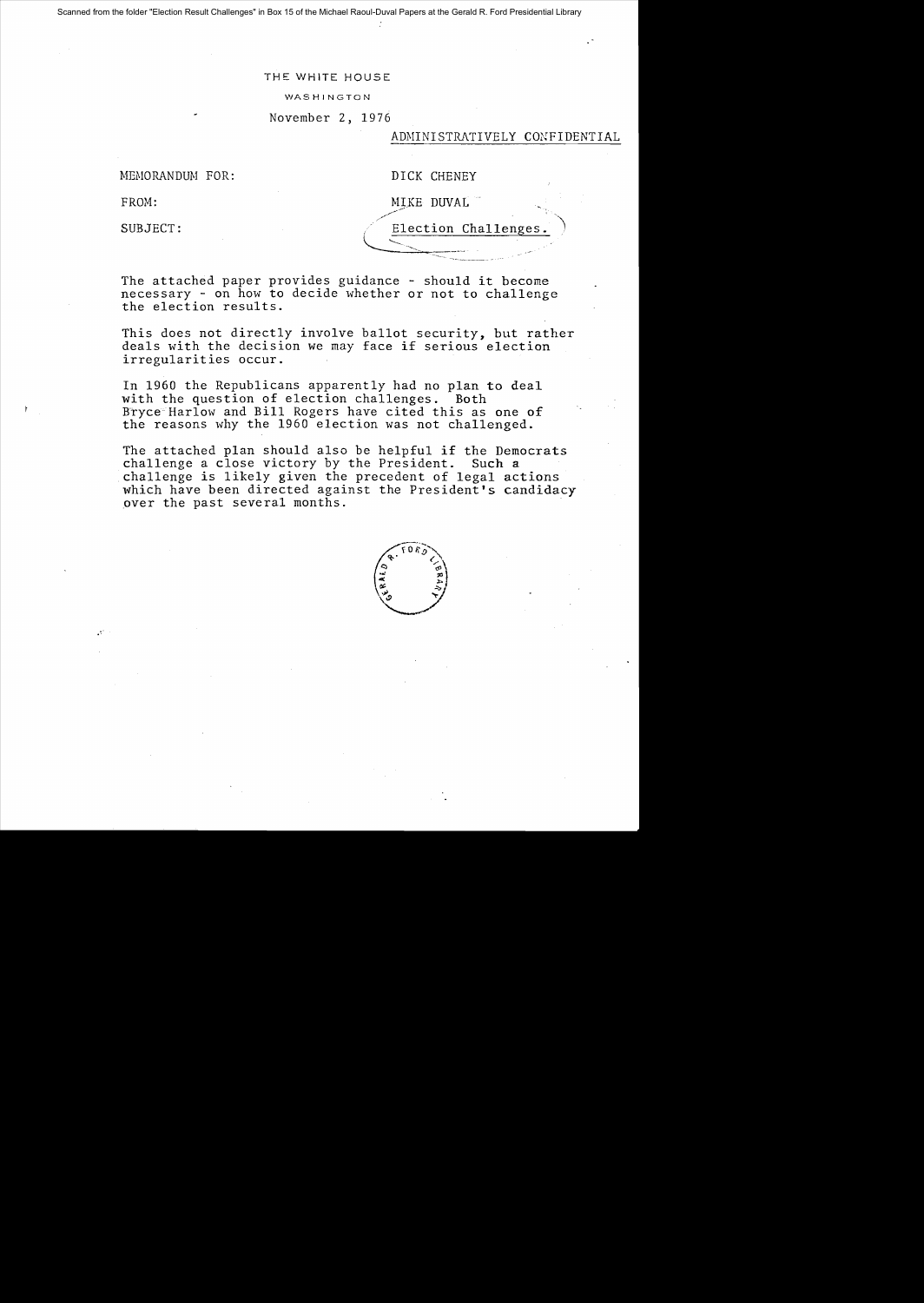$\vec{x}$   $\vec{w}$  $\sqrt{\frac{6}{12}}$  $\frac{1}{2}$ 

### ELECTION CHALLENGES

PRELIMINARY NOTE: CHALLENGING THE ELECTION ON THE BASIS OF MIS-COUNT OR VOTER IRREGULARITIES IS A MAJOR DECISON WHICH COULD WELL BE INTERPRETED BY THE PRESS AS PRECIPITATING A CONSTITUTIONAL CRISIS. IT IS ESSENTIAL THAT SUCH A DECISION BE MADE IN AS DISCIPLINED MANNER AS POSSIBLE WITH THE PRESIDENT HAVING THE BEST INFORMATION AVAILABLE, BOTH IN TERMS OF FACTS (SUCH AS LEGAL CONSIDERATIONS AND ADVICE OF POLITICAL LEADERS THROUGHOUT THE COUNTRY) AND THE BEST POSSIBLE ASSESS-MENT OF THE REACTION OF THE COUNTRY TO SUCH A DECISION. ACCORDINGLY, THIS PAPER IS INTENDED TO PROVIDE A BRIEF "CHECKLIST" WHICH SHOULD BE FOLLOWED IN THE EVENT THAT SUCH DECISION SHOULD BE MADE. • (a)  $\sqrt{2}$  , and  $\sqrt{2}$  , and  $\sqrt{2}$  , and  $\sqrt{2}$  , and  $\sqrt{2}$  , and  $\sqrt{2}$  , and  $\sqrt{2}$  , and  $\sqrt{2}$  , and  $\sqrt{2}$  , and  $\sqrt{2}$  , and  $\sqrt{2}$  , and  $\sqrt{2}$  , and  $\sqrt{2}$  , and  $\sqrt{2}$  , and  $\sqrt{2}$  , and  $\sqrt{2$ 

1. Timing of Decision. At the outset it must be kept clearly in mind that a decision to challenge the election results in one or more states must be made before there is a general public perception that one man or the other has won. This point is crucial. Once the press plays up the fact that there is a winner, it severely limits the options of the loser.

A decision to challenge the election results must not have wide-spread public opposition. At a bare minimum there must be press and public acquiescence that the challenge is well founded and serious. Hopefully, such a challenge would have at least majority public support in the interest of fairness. ~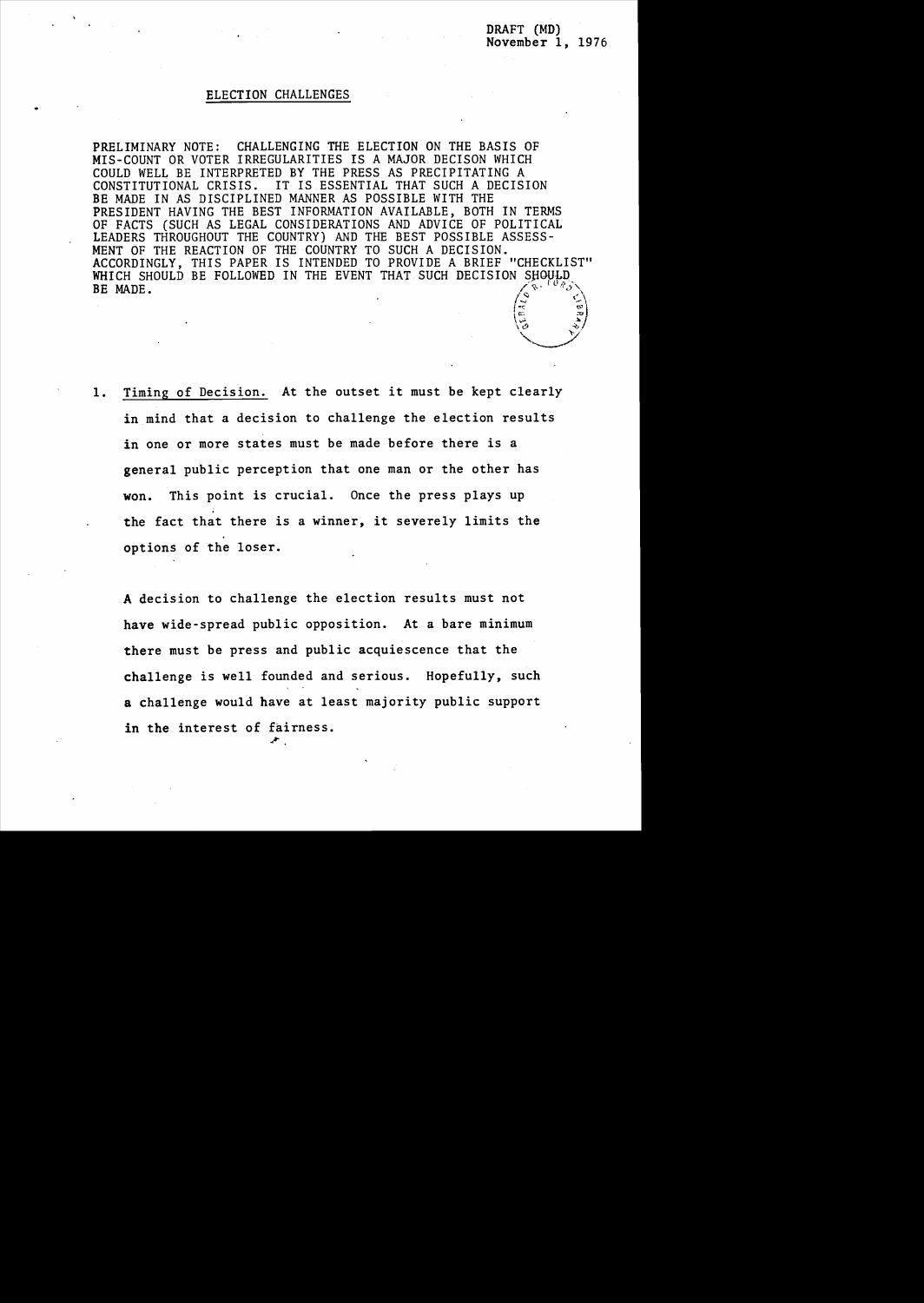Accordingly, it is important that steps be taken very quickly to keep open the option of issuing the challenge. This would require us to take specific steps publicly which will have the effect of convincing the press (and through them the public) to withhold judgment on who has won the election pending the outcome of the challenge.

Accordingly, we should establish some key indicators which will trigger an immediate and disciplined assessment of whether or not we should consider an election challenge. If our key indicators tell us early during the process of county election results that a challenge is likely, then there should be· a specific checklist of actions which follows automatically. The key indicators and checklist are attached at TAB A. **4.4.4 AMERICAN** 

 $\setminus$ o

.<br>مرية

- .2. Critical Elements of a Decision to Challenge. The following are the critical elements which should be considered when deciding whether or not to issue an election challenge:
	- Substance of challenge: There must be a substantial reason to believe that the announced election results by a given election entity are wrong. This will be based either on election irregularities or incorrect counting. The particular facts must be quickly

Page 2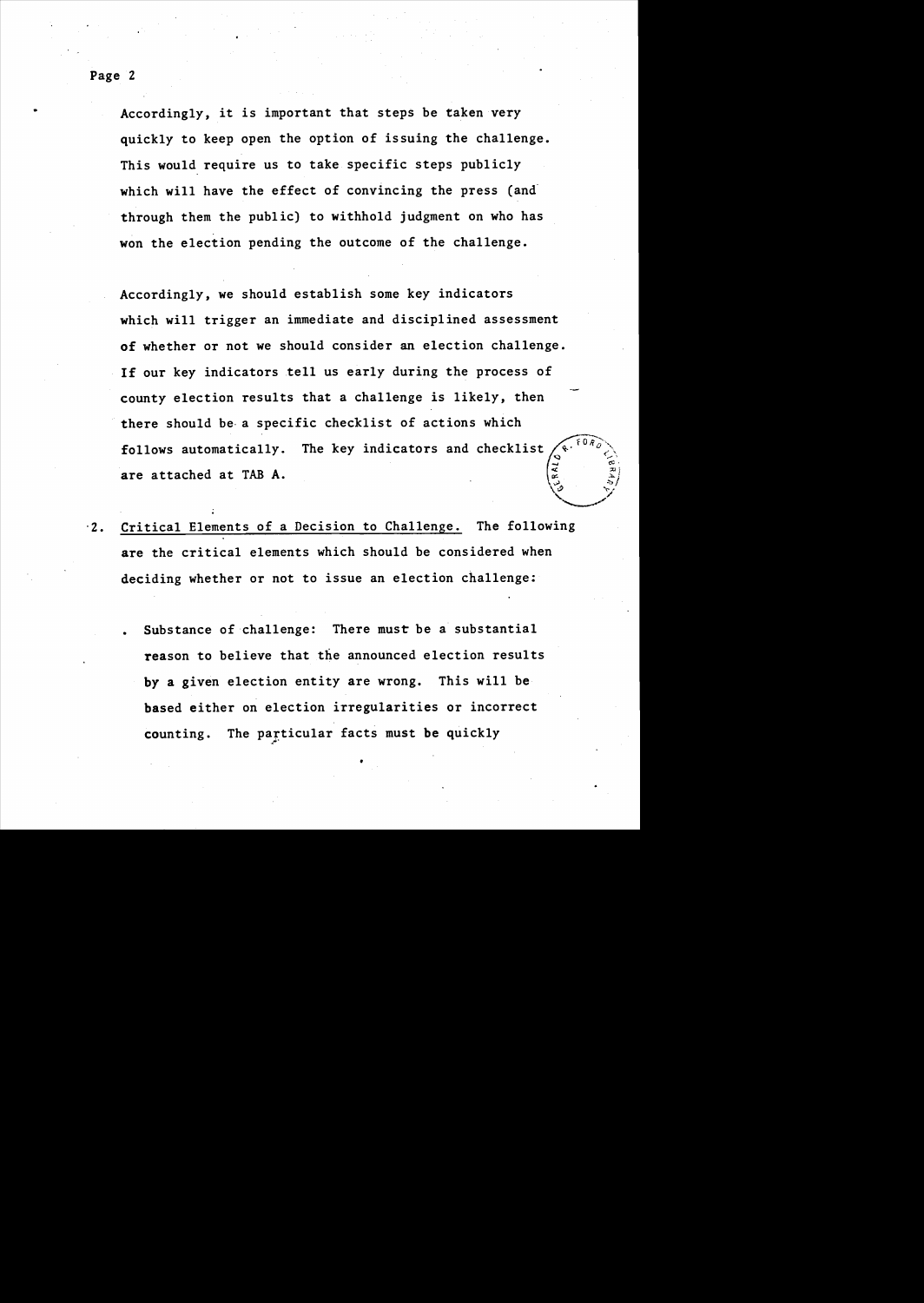documented in accordance with procedures already worked out by Ed Schmults and the PFC/RNC.

Relevance of proposed challenge: Obviously, we should not challenge a given election unit result unless it will make a difference in terms of who the next President will be. Thus, as election results come in there must be a process for identifying potential challenges, gathering requisite information, but withholding final judgment until a determination can be made whether or not a favorable resolution of the challenge(s) would make a difference in the ultimate outcome of the election. For example, a challenge that would have the effect of making the President a winner in terms of popular vote should not be made if there is no way to win the electoral college.

 $"$  for  $\sim$ 

li )<br>:<br>::...

Public reaction: Before a decision is made to issue a challenge, no matter how substantively valid, there must be some assessment of the impact in the nation - first by virture of the challenge being made regardless of outcome, and second, assuming we win the challenge. If, for example, Carter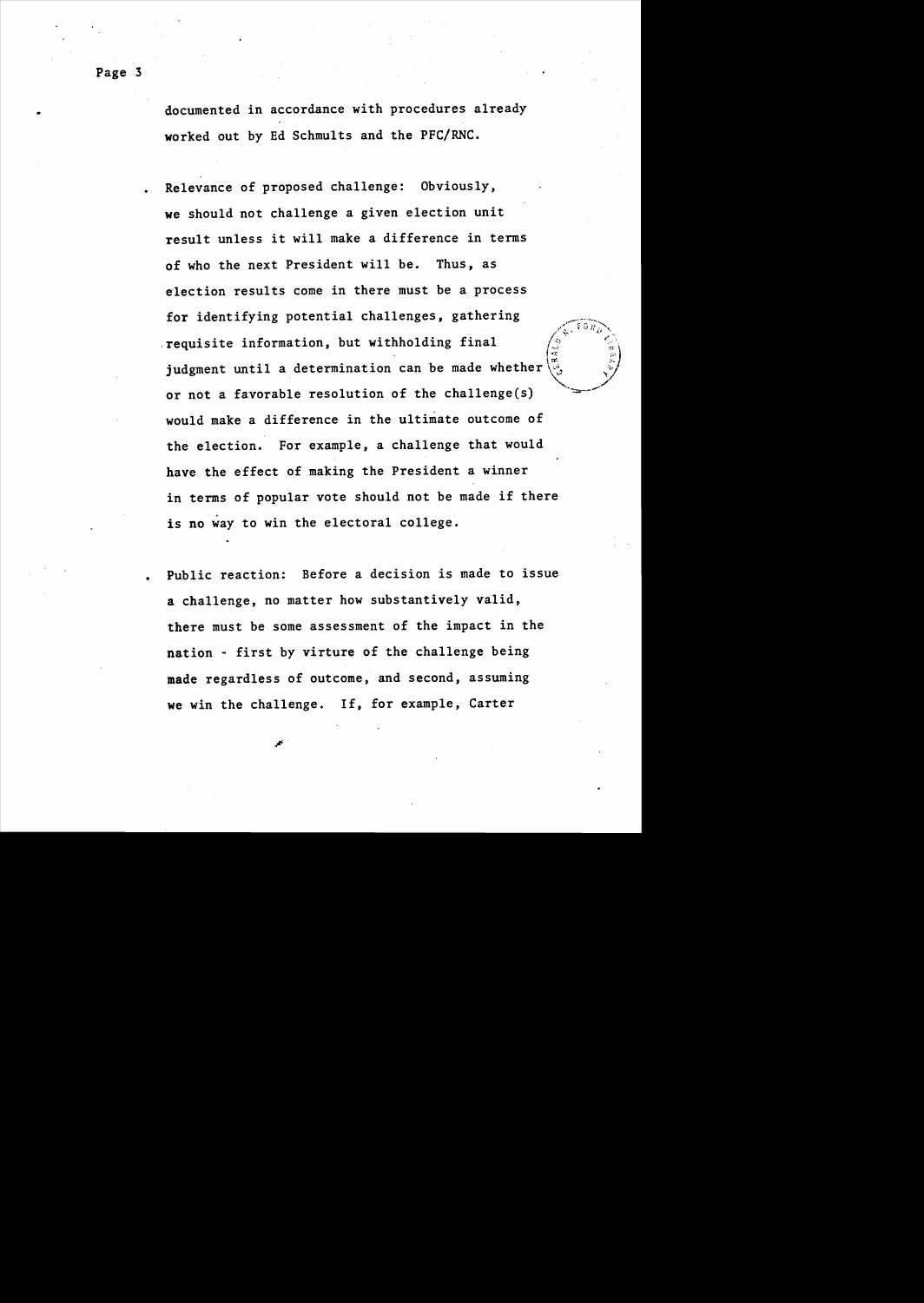Page 4

## OBJECTIVE ACTION

- Presidential statement to the White House Press which makes three points:
	- 1. There is a serious and substantial reason to believe that the election results should be reversed;
	- 2. The President has appointed a Special Pane1\* to study the facts and make a recommendation in 24 hours on whether he should challenge the election; and,
	- 3. The American people should suspend their judgment on the election results for 24 hours.



\* NOTE: See next TAB for possible Special Panel members.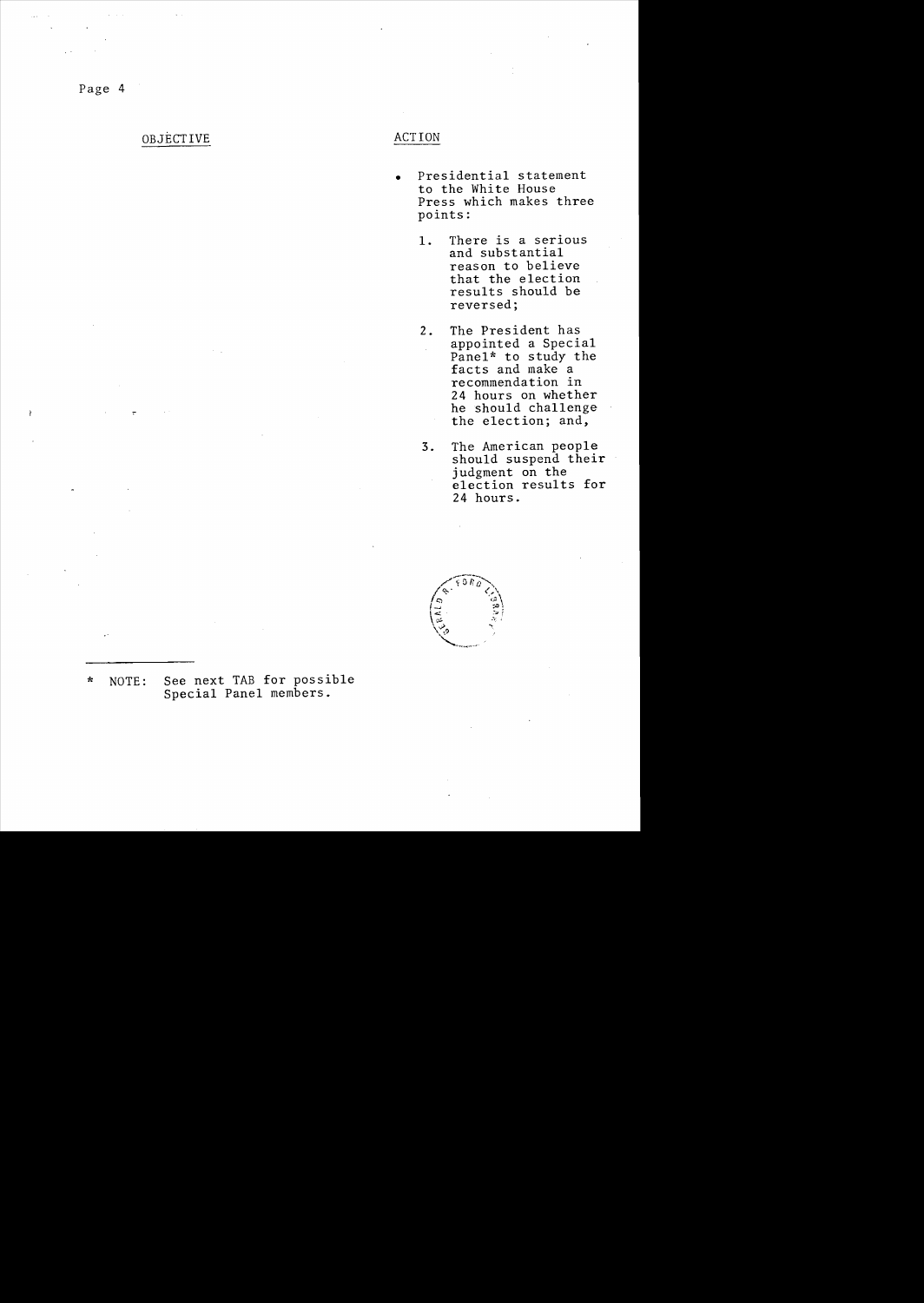TAB A DRAFT (MD) November 2, 1976

### ELECTION CHALLENGE - CHECK LIST

1. Key Indicators (The occurrence of which should trigger the remaining items on this check list.)

- Reports of election fraud in key states;
- Reports that ballots are being withheld in key states; and/or
- Extremely close electoral results nationally with less than 1% margin in one or more states.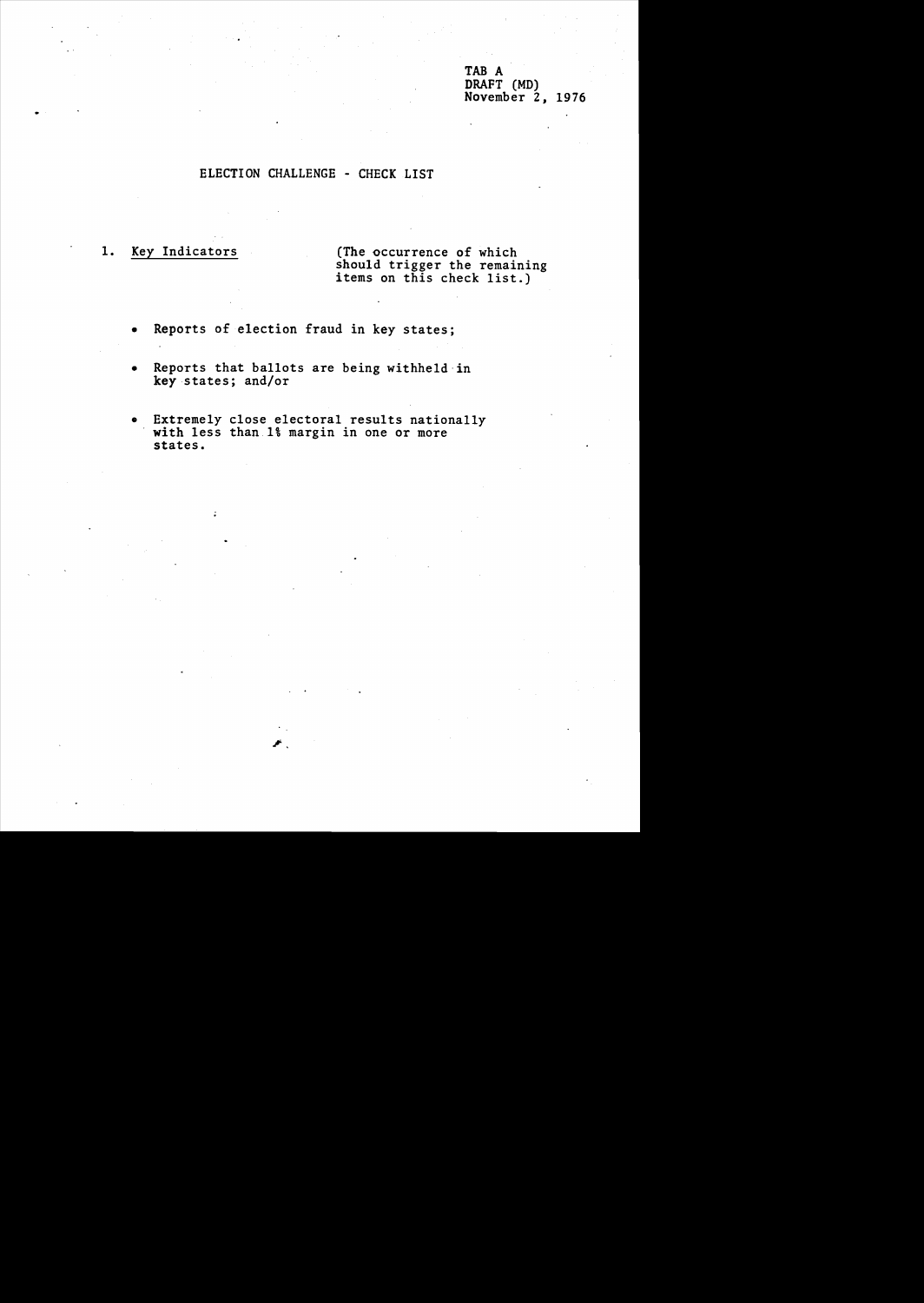Page 2

## 2. Immediate Action Plan (Steps to be implemented

## OBJECTIVE ACTION

A. Make a preliminary factual finding.

while ballots are still being counted, i.e., Tuesday night.)

- Assign someone at the White House to the particular incident.
- Feed reports to this individual from: PFC, RNC, Justice, etc.
- B. Make preliminary decision whether there is substantial evidence to support a significant challenge.
- C. If preliminary decision is affirmative, implement Initial Action Plan - but hold open option on ultimate challenge.
- Get a legal opinion<br>based on particular facts.
- Get political judgment on overall significance.
- Cheney/Baker make decision.
- Have credible spokesman<br>from the State involved issue a statement to the press which:
	- states facts.
	- gives assessment of seriousness.
	- asks RNC/Justice to investigate.
- Greener issues a statement of support of state release.
- Nessen says White House aware and looking into matter.

່ວ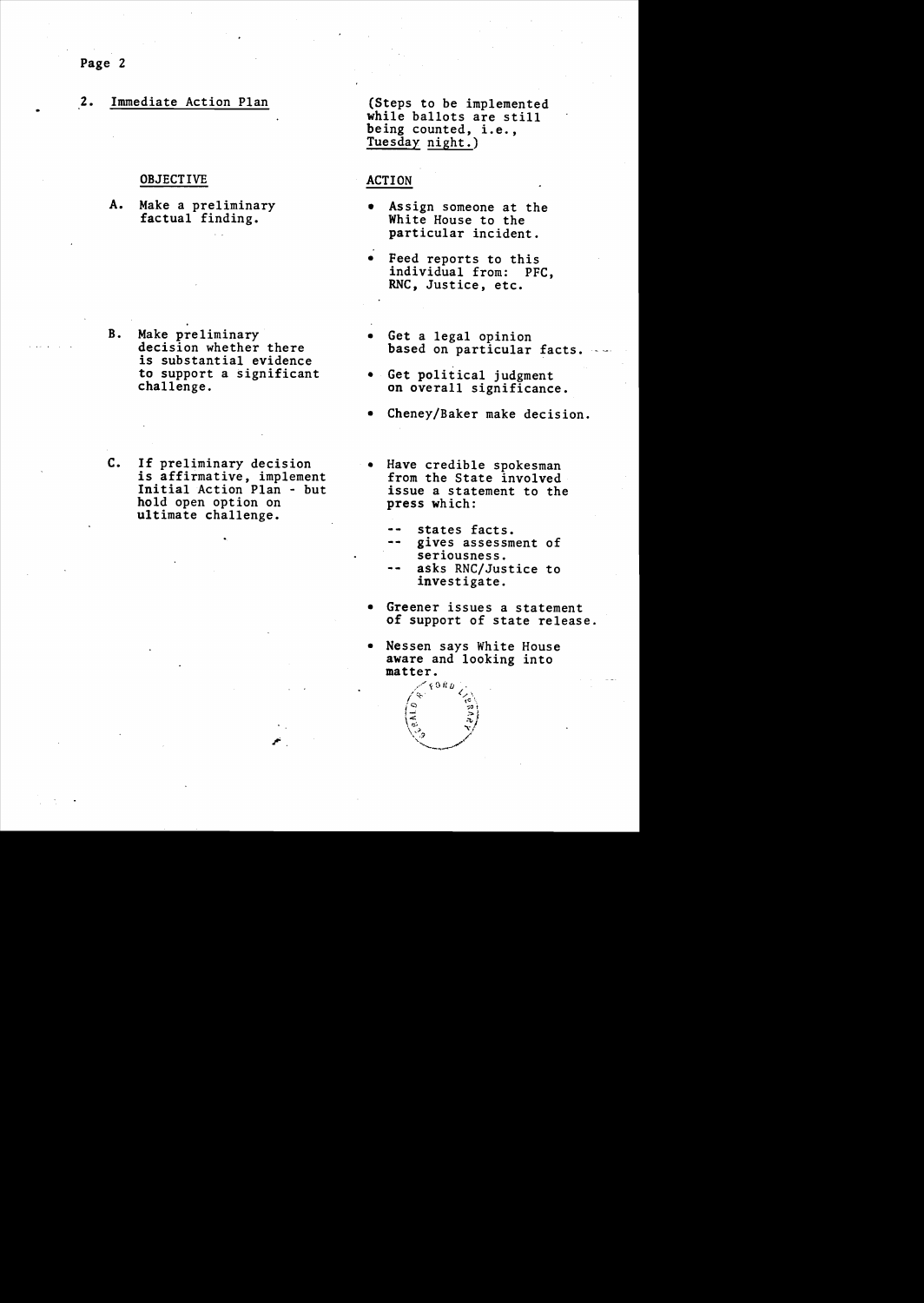### OBJECTIVE ACTION

- D. Catalogue all serious potential challenges and follow the Initial Action Plan in each case.
- E. Take steps to get preliminary Presidential decision whether to challenge election.

F. If the President makes a preliminary decision to challenge, take steps designed to suspend the Nation's judgment on the election results for at least 24"hours.

- Assign an overall coordinator at the White House and provide staff support.
- Prepare preliminary<br>analysis of facts and legal issues.
- Make determination which challenges are most credible.
- Determine that the resolution of these challenges will determine the election outcome.
- Make selected calls for advice (separate list being prepared).
- Major press conferences in states where we want to consider a formal challenge. Use our best people.
- Mary Louise Smith press<br>conference in which she asks the President in behalf of the RNC to challenge the election.
- Baker press conference supporting Mrs. Smith's recommendation; key national leaders with Baker.

Page 3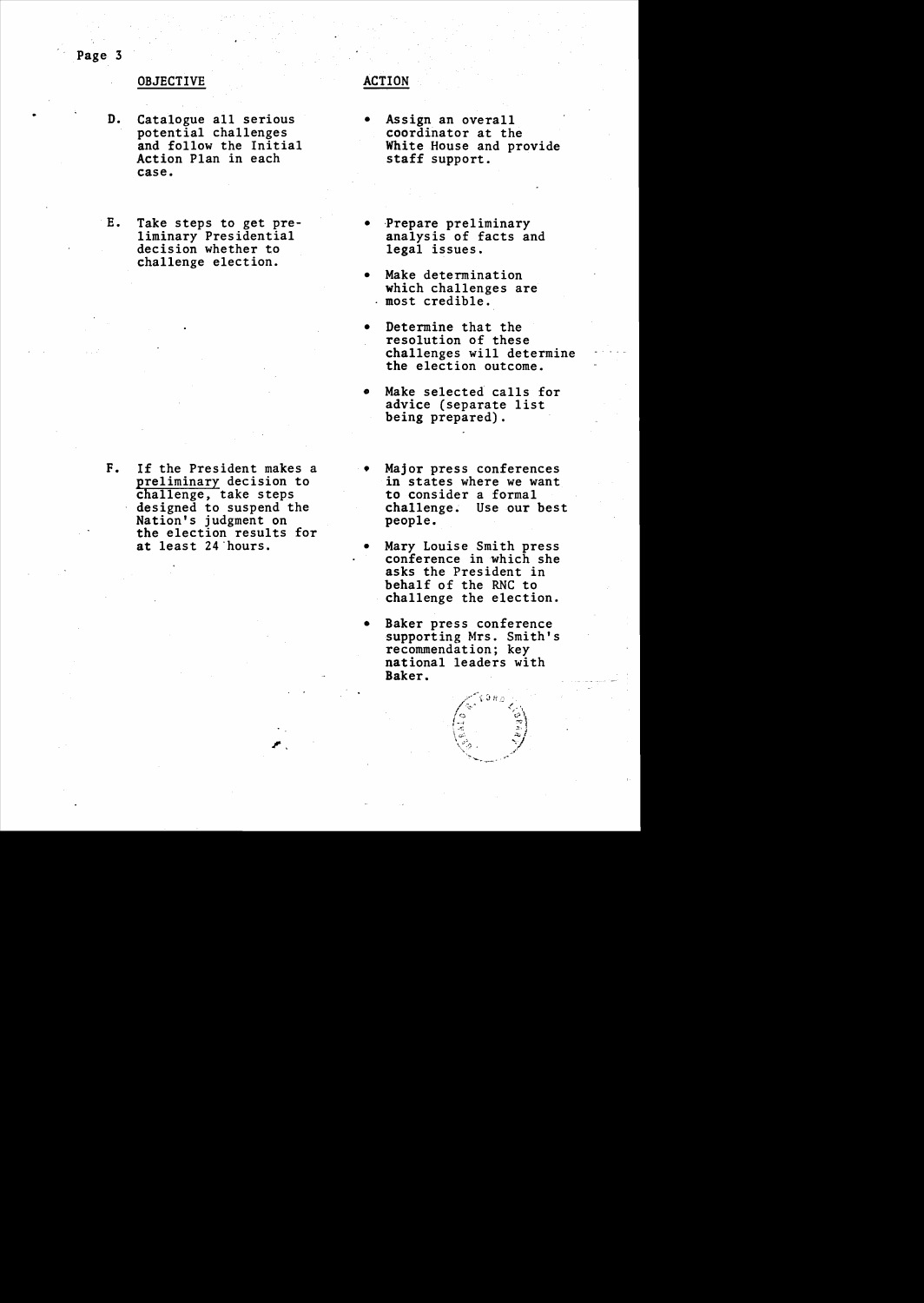Page 4

# OBJECTIVE ACTION

Presidential statement to the White House Press which makes three points:

- 1. There is a serious and substantial reason to believe that the election results should be reversed;
- 2. The President has appointed a special Panel\* to study the facts and make a recommendation in 24 hours on whether he should challenge the election; and,
- 3. The American people should suspend their judgment on the election results for 24 hours.



\* NOTE: See next TAB for possible Special Panel members.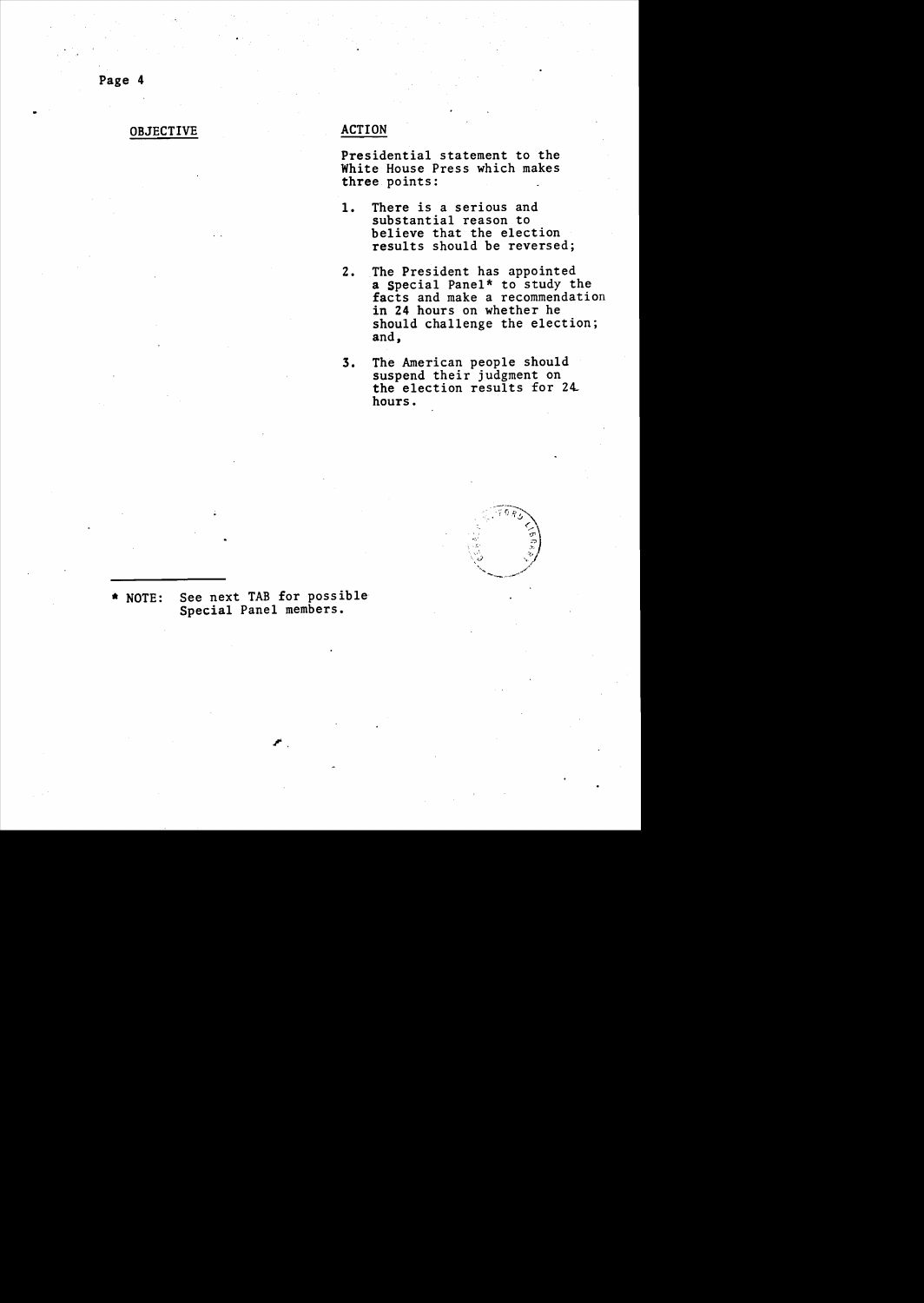3. Final Action Plan (Steps to be implemented during the 24 hour period while the Special Panel develops its recommendation.)

### OBJECTIVE

A. Build public support<br>for challenge.

B. Document case for Special Panel and

courts.

# ACTION

- Have Bailey, Deardourff, Teeter, Spencer and Gergen prepare a plan (e.g., stateby-state press conferences, our people on talk shows, etc.)
- Have Baker set up ad hoc organization (within RNC) to coordinate -- work out relationships.
- Notify all state chairmen, etc. (RNC to do.)
- Send investigative teams (our people) to each state involved.
- Develop fact statements and legal briefs.
- Prepare legal papers for formal challenge.
- c. Prepare for President's announcement.



- Develop announcement plan.
- Write remarks to be used as Oval Office statement or to open Press Conference.
- Prepare "fact sheet" and background briefings.

•

Set up meeting with the President and Special Panel members.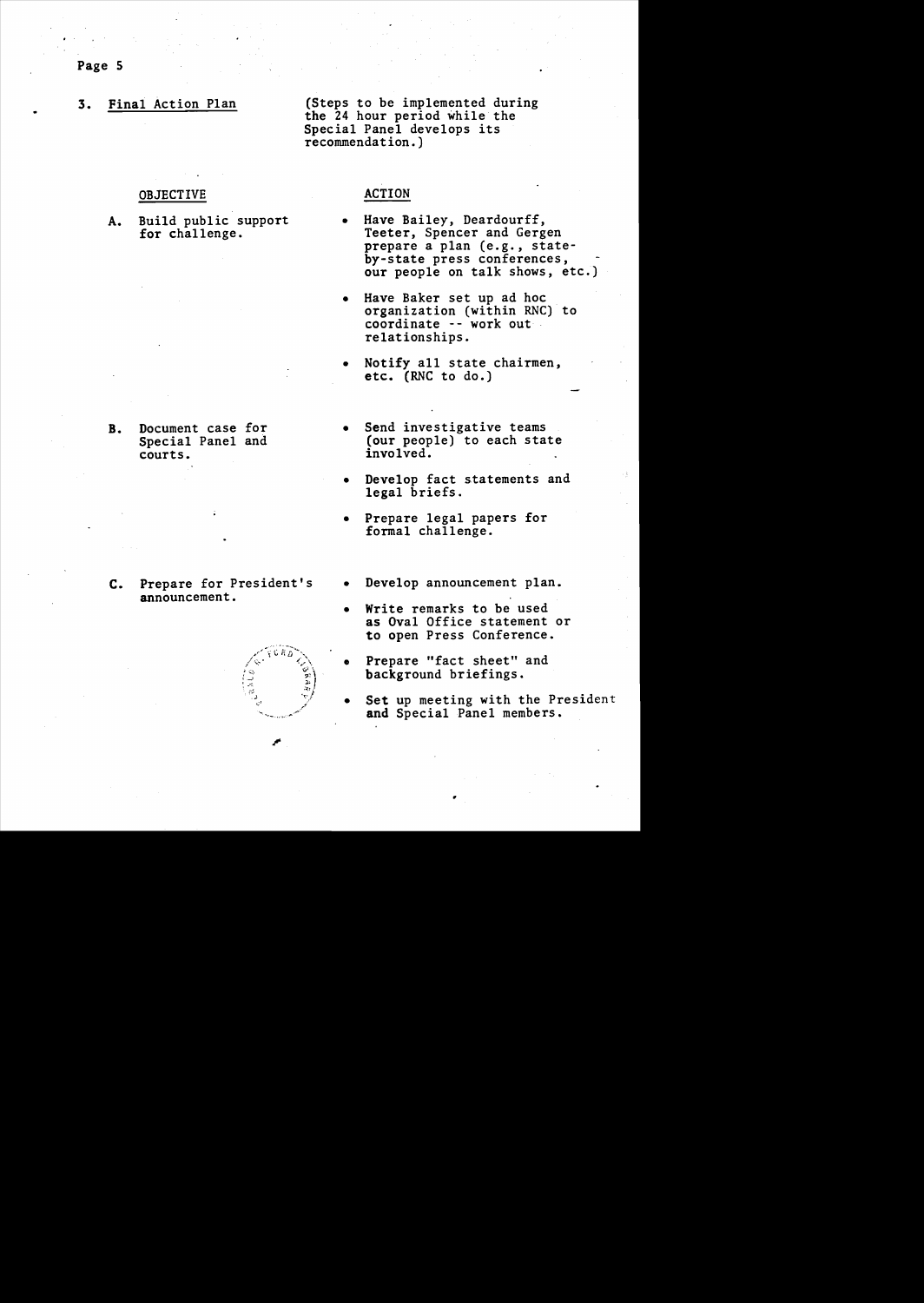# ELECTION CHALLENGE - KEY PEOPLE

- 1. Tuesday Night:
	- FUNCTION

INDIVIDUAL LOCATION

Dick Cheney White House

(Mike Duval and Foster Channock)

Fact Gathering

Stu Spencer PFC<br>
Bob Teeter Whit

White House

Legal Analysis and Liaison with Justice Department

Overall Coordination

Telephone Calls

Dick Cheney<br>
Jim Baker Hotel<br>
Jack Marsh White House Jack Marsh White<br>
Bob Dole<br>
Hotel Bob Dole Nelson Rockefeller perry Jones - Coordinate)

Press Plan and **Statements** 

Doug Bailey White House Mike Duval

# Ed Schmults White House